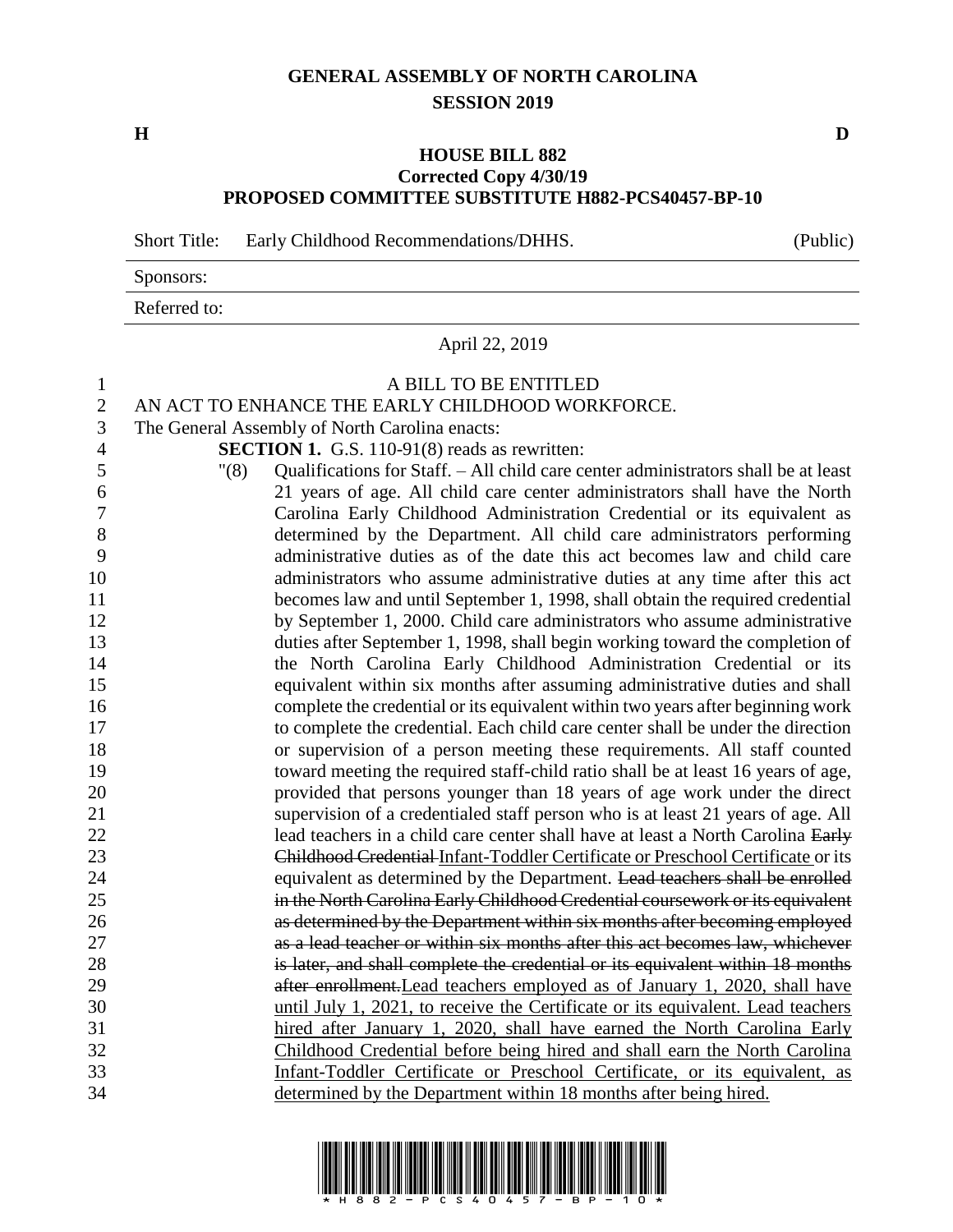For child care centers licensed to care for 200 or more children, the Department, in collaboration with the North Carolina Institute for Early Childhood Professional Development, shall establish categories to recognize the levels of education achieved by child care center administrators and teachers who perform administrative functions. The Department shall use these categories to establish appropriate staffing based on the size of the center and the individual staff responsibilities.

8 Effective January 1, 1998, 2020, an operator of a licensed family child care home shall be at least 21 years old and have a high school diploma or its 10 equivalent. North Carolina Early Childhood Credential before receiving a license and shall earn a North Carolina Infant-Toddler or Preschool Certificate, or its equivalent, as determined by the Department within 18 months of receiving a license. Operators of a family child care home licensed before January 1, 2020, shall have until July 1, 2021, to receive the Certificate or its equivalent. Operators of a family child care home licensed prior to January 1, 1998, shall be at least 18 years of age and literate. Literate is defined as understanding licensing requirements and having the ability to communicate with the family and relevant emergency personnel. Any operator of a licensed family child care home shall be the person on-site providing child care.

 The Commission shall adopt standards to establish appropriate qualifications for all staff in child care centers. These standards shall reflect training, experience, education and credentialing and shall be appropriate for the size center and the level of individual staff responsibilities. It is the intent of this provision to guarantee that all children in child care are cared for by qualified people. Pursuant to G.S. 110-106, no requirements may interfere with the teachings or doctrine of any established religious organization. The staff qualification requirements of this subdivision do not apply to religious sponsored child care facilities pursuant to G.S. 110-106."

 **SECTION 2.(a)** Professional Standards and Competencies. – The Division of Child Development and Early Education (Division) shall define the knowledge requirements for early childhood educators by establishing expected competencies for lead teachers. These competencies shall be based on the latest findings from the National Academy of Sciences report, "Transforming the Workforce for Children from Birth through Age 8," and the newly revised competencies from the National Association for the Education of Young Children (NAEYC). Competencies shall be graduated and tied to the certificates and degrees offered within North Carolina's community colleges and colleges and universities, specificallythe Infant-Toddler and Preschool Certificates and the associate and bachelor's degrees in Early Childhood Education.

 **SECTION 2.(b)** The Division shall collaborate with the North Carolina Community College System office to develop, or revise, a standardized process for early childhood educators to demonstrate their ability to meet the competencies found in all courses included in either the Infant-Toddler or Preschool Certificate. This process shall be available to support early childhood educators who choose not to attend or return to college to earn the required Certificates or degrees for lead teachers.

 **SECTION 3.** By no later than July 1, 2020, the Department of Health and Human Services, Division of Child Development and Early Education (Division), shall develop and implement a program to incentivize higher teacher education and compensation levels by providing subsidy payment enhancements to child care programs that use a salary scale and only employ lead teachers who have obtained a minimum of an associate degree in child development or a related field. The incentive amount shall be differentiated based on the level of degree attained. The Division shall submit a progress report on the development and implementation of